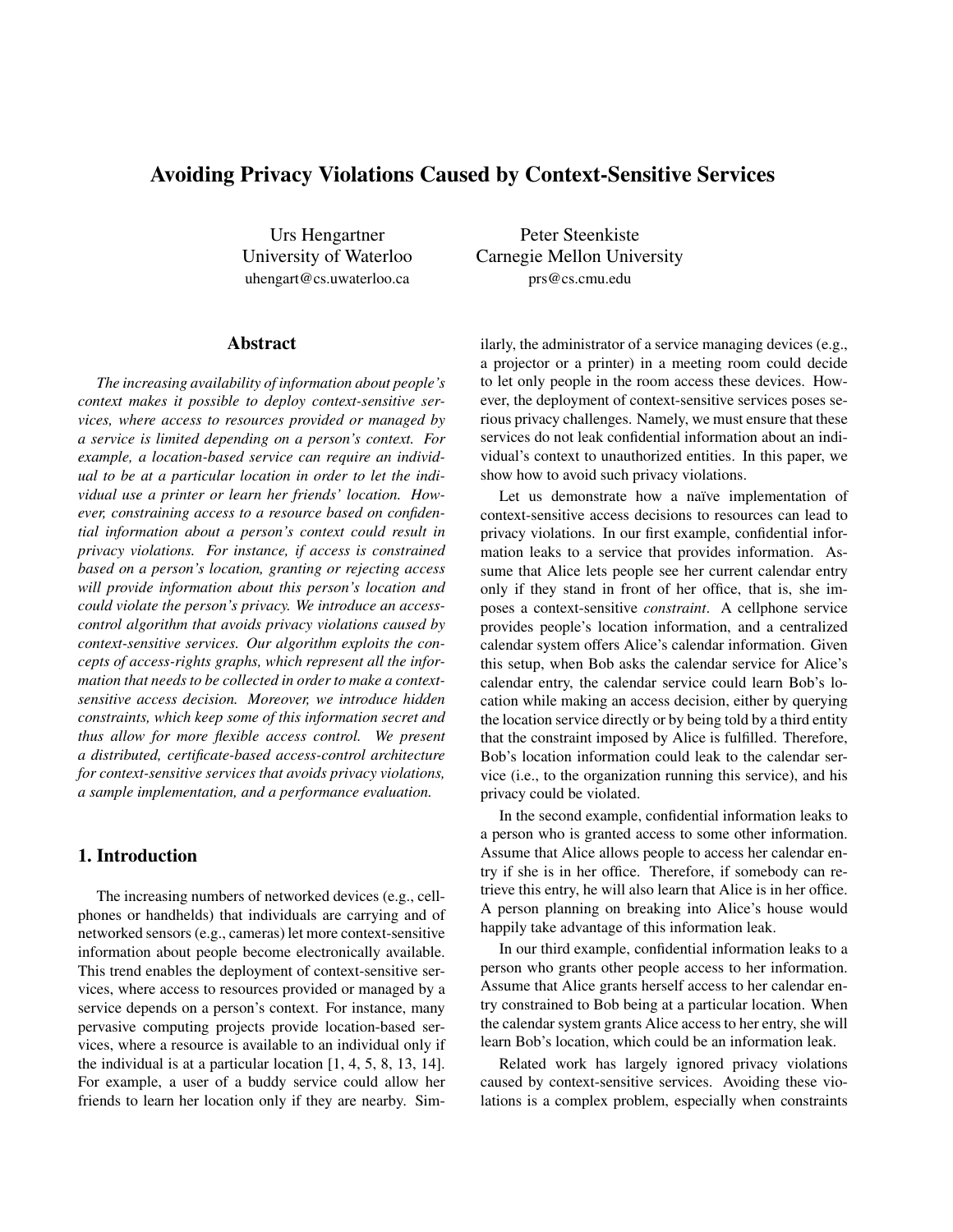are recursive (e.g., "Alice says that Bob can access her calendar when she is in her office." and "Alice says that Bob can access her location when she is not busy."). As a result, in our first contribution, we present a systematic investigation of information leaks caused by context-sensitive services so that we understand all the opportunities for information leaks. Our second contribution is a set of algorithms to avoid information leaks caused by context-sensitive services. In particular, our algorithms include:

- **Access-rights graphs.** We introduce algorithms for building and resolving access-rights graphs. These graphs represent all the information that will have to be collected in order to ensure the satisfaction of constraints associated with a resource. Furthermore, we present an access-control algorithm that, based on access-rights graphs, resolves constraints and avoids information leaks.
- **Hidden constraints.** We propose hidden constraints, which make it possible to implement more flexible constraints by keeping constraint specifications secret. Furthermore, hidden constraints lead to a more simplified access-control algorithm.

Finally, we present a distributed, certificate-based access-control architecture that exploits these algorithms in order to provide context-sensitive services that do not leak confidential information, an example implementation of this architecture, and a performance evaluation.

We start by introducing our system model (Section 2). We then focus on a restricted set of constraints and discuss information leaks that these constraints could cause and how to avoid these leaks (Section 3). Based on this discussion, we then drop the restrictions on constraints and introduce access-rights graphs (Section 4) and hidden constraints (Section 5). Finally, we present our access-control architecture (Section 6) and measure its performance (Section 7).

## **2. System Model**

In this section, we describe the system model that we will use for studying privacy violations caused by contextsensitive access control. In particular, we introduce (constrained) access rights and client-based access control and present our security model.

## **2.1. Access Rights and Constraints**

For simplicity reasons, we assume that the resources offered or managed by a context-sensitive service consist of confidential information (e.g., the location of an individual's friends or a person's calendar entry). It is straightforward to apply our algorithms to a service that manages physical devices, such as a printer or a projector.

For an entity to be granted access to confidential information, there must be an *access right* authorizing this access. An access right consists of four parts: An *issuer* issuing the access right, a *subject* being given access, *information* to which access is granted, and a tuple of *constraints* that must be satisfied for the subject to get access to the information. Either the subject or the tuple of constraints can be omitted from the access right. Each piece of information has an owner, who is responsible for issuing access rights to this information. For example, Alice issues access rights to her activity information.

We assume that a constraint consists of information and of a set of permitted values. The constraint is satisfied if the current value of its information equals one of the values in the set. A tuple of constraints attached to an access right is satisfied if each constraint in the tuple is satisfied. We observe that many sensible constraints in pervasive computing involve information about the context of a person. A person's context can include, for example, the current time, her current activity, or her current location. In addition, a constraint is typically about the person that either is granted an access right (e.g., "Alice grants Bob access to her calendar if he is in his office.") or grants an access right (e.g., "Alice grants Bob access to her calendar if she is in her office."), but not about third entities. Therefore, we are mainly interested in constraints that deal with context-sensitive information about the first two entities (though our presented solution is powerful enough to support constraints involving third entities). We focus on context-sensitive constraints that are confidential (e.g., a person's location or activity, but not the current time) and that have dynamic values, which makes it infeasible to check the satisfaction of a constraint upon the specification of an access right.

#### **2.2. Client-Based Access Control**

We will study information leaks for the following scenario: A client wants to retrieve information provided by a service. We use the terms *primary information* and *primary service* for referring to this information and service, respectively. The client's access right to the primary information has a tuple of constraints. We call the information listed in the constraints *constraint information* and the services offering it *constraint services*. Note that for different requests, the same information can be either primary or constraint information, and a service can be either the primary or a constraint service. Here, we assume that, for a particular type of information, there is only one service that provides this type of information. We discuss the more general case in the extended version of this paper [10, Chapter 5].

There are multiple approaches to deploy access control in this scenario. We concentrate on *client-based access con-*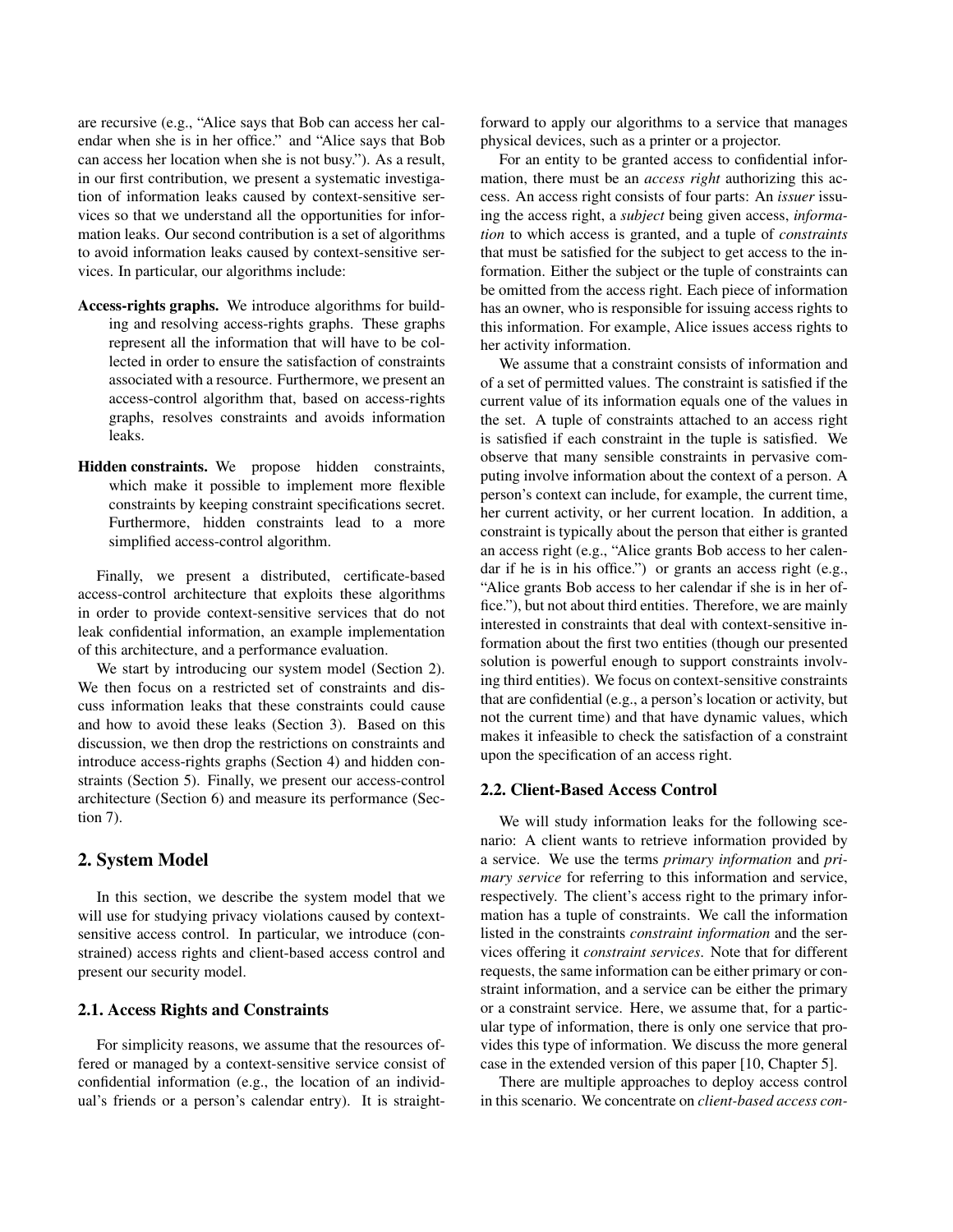

**Figure 1. Client-based access control. The client sends a proof of access to the constraint service to retrieve an assurance for the constraint information. Next, the client sends a proof of access, including the assurance, to the primary service to access the primary information. (Numbers indicate order of events.)**

*trol* [3, 11], where the client needs to prove to the primary service that the client is authorized to access the primary information. The service makes the final access decision by validating this proof of access. The proof contains the client's access right to the primary information and confirms that each of the constraints in the access right is satisfied. We use the term *assurance* for such a confirmation. Therefore, before the client can contact the primary service, the client needs to retrieve assurances. In particular, for each constraint in the client's access right to the primary information, the client has to build a proof of access for the constraint information, contact the corresponding constraint service, and have it issue an assurance. We illustrate client-based access control in Figure 1. Both access rights and assurances can be represented as digital certificates. If the client's access rights to the constraint information were also constrained, the client recursively would have to retrieve assurances for the constraints in these access rights beforehand.

The advantage of client-based access control is the lack of a centralized entity making access decisions (i.e., a single point of failure). Furthermore, by assigning parts of the access-control load (i.e., constraint resolution) to the client, the approach reduces the load on the primary service. We study approaches that employ a centralized entity or that have a service resolve constraints in the extended version [10, Chapter 5], where we observe that similar privacy violations can occur in all approaches.

A constraint service returning an assurance indicates for how long it expects the corresponding constraint to remain satisfied. The primary service should return primary information only within this time window. (We assume reasonably synchronized clocks.) While it is possible that a constraint service errs and that a constraint does become invalid within the indicated window, we believe that our approach is sufficient for context-sensitive constraints. For example, individuals move at a finite speed, which limits the possible change in their location within a (short) time window. Instead of a window-based approach, it is also possible to

timestamp requests. However, such an approach raises several implementation challenges [10, Chapter 5].

## **2.3. Security Model**

In our security model, services that provide confidential information implement the access-control algorithms described in this paper. The goal of an attacker is to learn confidential information that the attacker is not authorized to access. In order to achieve this goal, an attacker can choose between the following actions: An attacker can send requests to a service and observe their fate. A request is either denied or granted access. In the latter case, the attacker will see the requested information. Alternatively, an attacker can set up services and observe requests reaching such a service. An attacker can also issue (constrained) access rights to information owned by the attacker and snoop network traffic. Attackers can collude.

We do not examine other attacks, such as traffic-analysis or statistical-inference attacks or attacks based on the physical observation of a person.

### **3. Constraints and Information Leaks**

In this section, we define information leaks, as studied in this paper, and discuss how they can occur in client-based access control and how to avoid them.

### **3.1. Definition**

When a single entity or multiple, colluding entities are familiar both with a constraint specification in an access right and with the outcome of a request exploiting this access right, they can infer some knowledge about the constraint information listed in the specification. If the single entity and all of the colluding entities, respectively, are not authorized to access this knowledge, there will be an information leak. (If any of the colluding entities is authorized, there will not be a leak, since the authorized entity could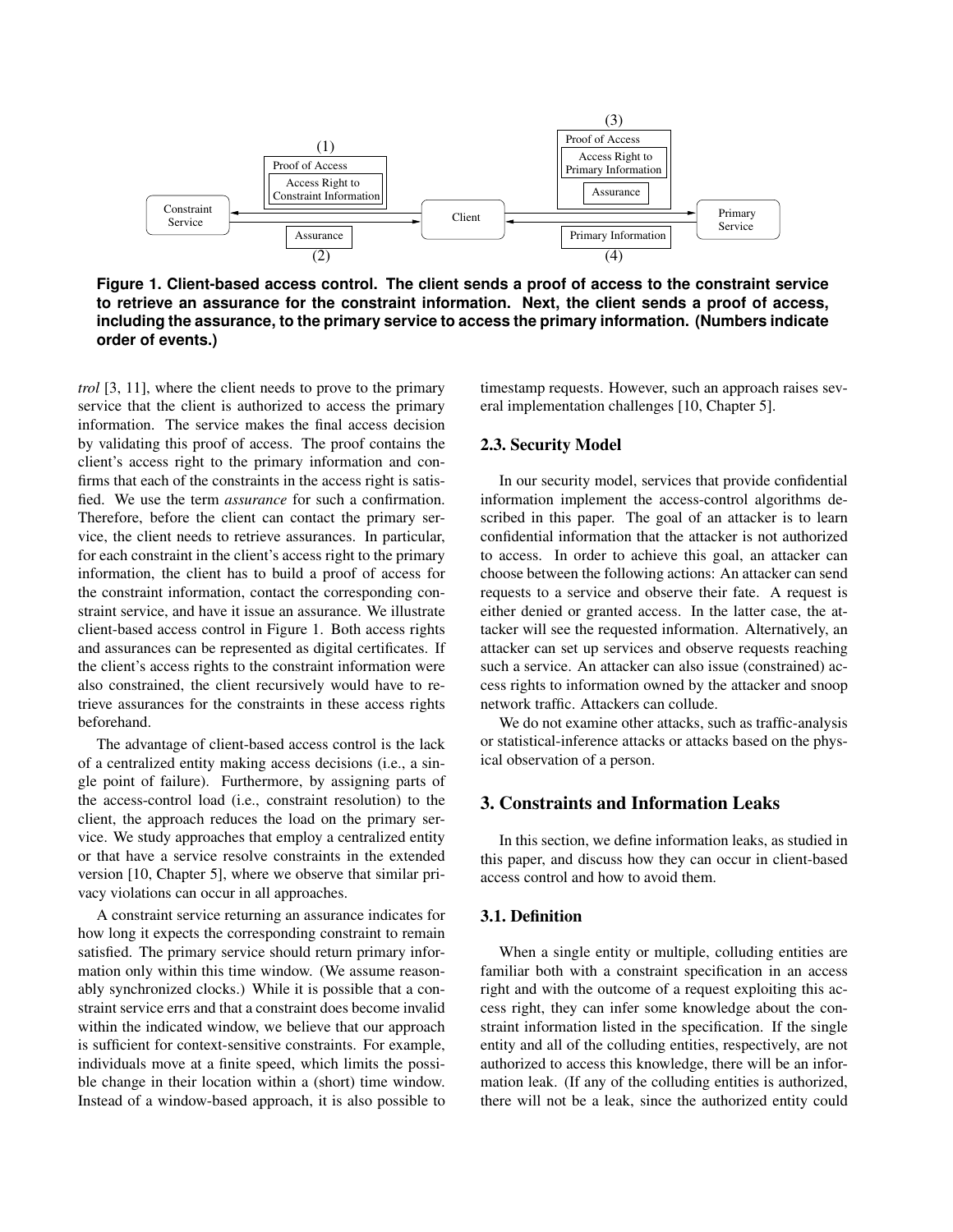always proxy for the unauthorized entities.) In particular, the leaked knowledge reveals either that the current value of the constraint information is in the set of values listed in the constraint specification or that the current value is not in this set. We assume that the range of values that constraint information can have is publicly known. Therefore, both cases leak a set of possible current values. If the leaked set contains only one element, the current value leaks, and there is an *exact compromise*. If the leaked set contains more than one element, there is still a *partial compromise*, since the set is smaller than the range of values that the constraint information can have.

#### **3.2. Client-Based Access Control**

For information leaks to occur, an entity needs to know the constraint specifications in an access right. The following entities know the constraint specifications in the client's access right to the primary information: the issuer of the access right, the client, and the primary service. Let us discuss for each entity how to prevent information from leaking to the entity. For now, we assume that access rights to constraint information are not constrained.

**Client:** Client-based access control makes the client build proofs of access for the constraint information in the client's access right, as shown in Figure 1. Without these proofs, the client will not be able to retrieve assurances from the constraint services. Therefore, confidential knowledge about constraint information cannot leak to the client.

**Primary service:** The primary service could learn confidential knowledge about constraint information from a proof of access received from the client since the proof also lists assurances, in addition to the client's access right. Therefore, the client must validate that the primary service has access to the constraint information before sending the proof to the service. (Since the client's access rights to the constraint information are not constrained, the client does not need to perform this check when sending a proof of access to a constraint service.) In case the client is not willing to perform this validation, its access rights should be revoked.

**Issuer**: The issuer of the client's access right to the primary information could collude with the client or the primary service to learn confidential knowledge about constraint information in the access right. However, since we ensure that both candidates have access to this knowledge, as mentioned above, this is not an information leak.

Access rights to constraint information can recursively be constrained, which makes avoiding information leaks more difficult. For simplicity reasons, let us assume that there is only one level of recursion, that is, if an entity has a constrained access right to constraint information, the entity's access rights to the constraint information in that access right are not constrained. (We discuss the more general case in Section 4.) As discussed above, the client needs to ensure that the primary service has access rights to the constraint information in the client's access right to the primary information. If the service's access rights are constrained, the client has to validate these constraints. Namely, the client has to retrieve constraint information from a constraint service, using access rights issued to the client. If such an access right was constrained and its issuer colluded with the primary service, the issuer would know that whenever the primary service is contacted, the constraints in this access right are satisfied and the issuer could derive confidential knowledge about constraint information in the access right. We can avoid this leak by requiring the client to ensure that the issuer of an access right has access to constraint information in the access right before using the access right in a proof of access.

In client-based access control, access rights are represented as digital certificates. We have not discussed where an entity that is granted an access right stores the corresponding certificate. The entity could store access rights in a publicly accessible database and retrieve them from this database when building proofs of access. However, if access rights were stored in such a database, the primary service could exploit the information leak just described without having to collude with the issuer of an access right. This observation suggests not to store access rights in a publicly accessible database.

To ensure that constraint information does not leak to an issuer of an access right or to a service, as mentioned above, the client needs to know the issuer's and the service's access rights to this information, respectively. However, if access rights are not publicly available, the client will not easily be able to learn about these access rights and thus might not be able to ask the primary service for the primary information. We can solve this conflict by keeping the types of constraints listed in an access right restricted. A *restricted constraint* in an access right is a constraint whose information is restricted to information about the subject or the issuer of the access right. (As mentioned in Section 2.1, we expect this to be the most useful case in pervasive computing anyway.) Here, if a constraint in an access right granted to the client involves the client, the client itself can decide whether it wants the issuer of the access right or a service to have access to the constraint information. If a constraint involves the issuer of the access right, the issuer automatically has access to the constraint information. In terms of services having access to this information, the issuer could inform the client of these services when issuing the access right to the client. Apart from keeping constraints restricted, another option are hidden constraints, which prevent a service from learning the constraint specification in the first place (see Section 5).

*In summary, the client must ensure that the primary ser-*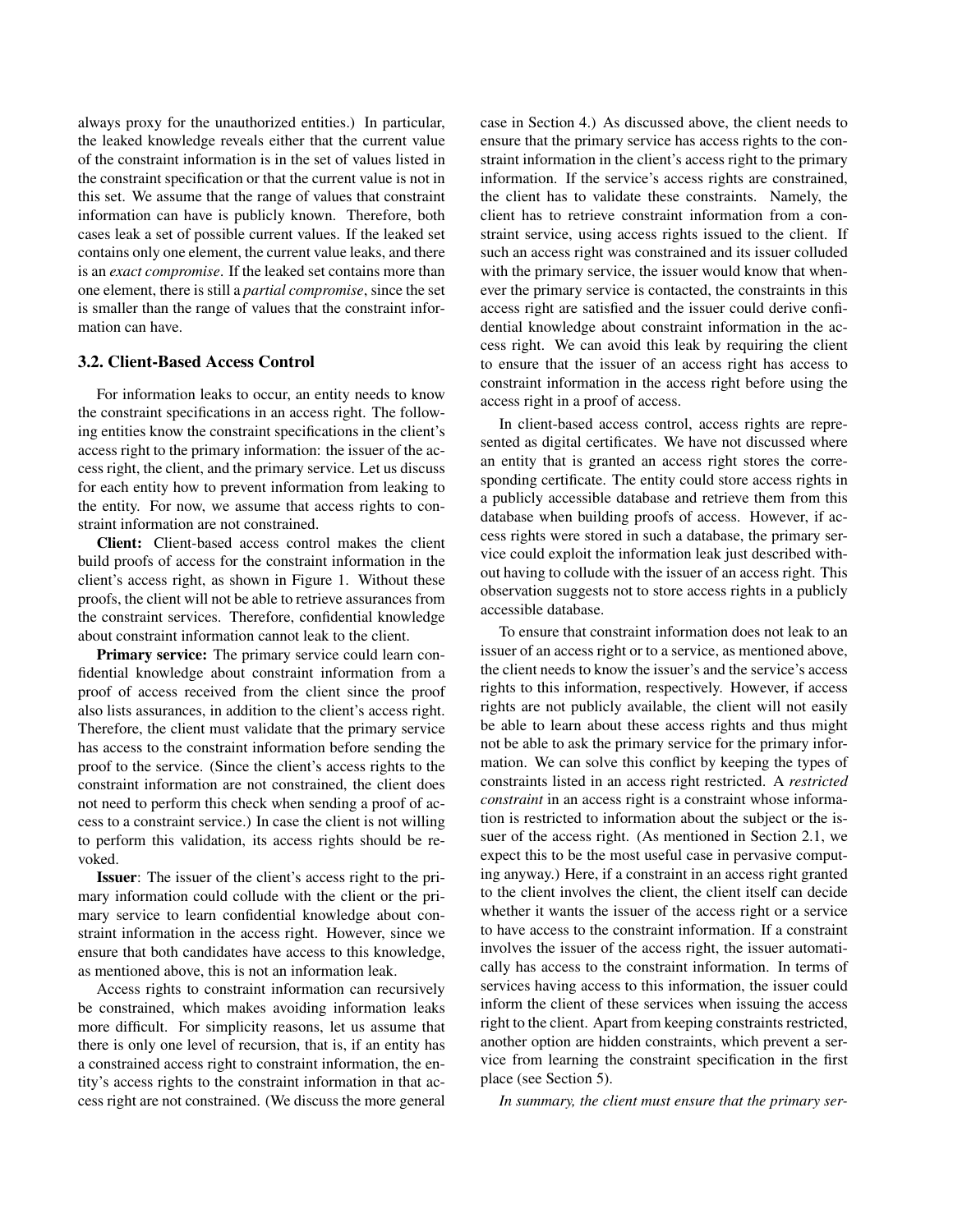*vice has access to the constraint information in the client's access right for the primary information and that the issuer of an access right has access to the constraint information in the access right. Furthermore, access rights should not be publicly available and constraints should be restricted else the client's chances for successfully completing the outlined steps to avoid information leaks (and thus accessing the primary information) decrease.*

### **4. Access-Rights Graphs**

In the previous section, we have seen that even if we require some access rights to be unconstrained, access control is already difficult. Let us now discuss the general case, where any access right can be constrained and where access control thus becomes even more complex. To increase the client's chances to complete access control, we require that access rights are not publicly available (i.e., only the subject and issuer of an access right initially know the contents of the access right).

#### **4.1. Design**

Our access-control algorithm for the general case exploits *access-rights graphs*. Such a graph captures relationships between access rights and constraints on them, allows for easy detection of potential problems, like information leaks, loops, or conflicting constraints, and simplifies resolution of constraints.

An access-rights graph is built for particular information in terms of an entity's access rights. The graph represents the conditions under which this entity has access to the information. The edges and nodes of the graph are derived from the entity's access rights. In particular, a node in the graph represents information, and the edges outgoing from a node denote the constraints on an access right to the information in the node. An edge has a set of values attached to it, meaning that the information in the node that the edge is pointing to is constrained to the values in the set. If an access right to information is unconstrained, the corresponding node has an outgoing edge that goes back to the node and that is marked with "∗"; such a node cannot have more than one outgoing edge. We call the node containing the information for which the graph is built *root node*. Figure 2 shows an example of an access-rights graph. We use the scheme "Alice.location" for representing information in the graph. The first part (i.e., "Alice") denotes the owner of the information. The second part (i.e., "location") corresponds to the type of information.

We call an access-rights graph *conflict-free* if for nodes with multiple incoming edges, the intersection of the sets of values attached to these edges is not empty. Figure 3 shows an example of a graph with a conflict. There could



**Figure 2. Access-rights graph. The graph is for information** A.x **in terms of an entity's access rights. In particular, the entity has access rights to**  $A.x$  **constrained to**  $B.y = s$  **and**  $C.z = t$ , to  $B.y$  constrained to  $D.w = u$ , to  $C.z$ **constrained to**  $C.z \in \{r,t\}$ , and to  $D.w$  in an **unconstrained way.**



**Figure 3. Access rights graphs with conflict. The graph has conflicting constraints on** D.w**.**

be multiple graphs for the same information in terms of an entity's access rights if the entity had multiple access rights to this information, but with different constraints on them.

The entity whose access rights are used for building an access-rights graph has access to the information in the root node if 1) each node has at least one outgoing edge (i.e., there is an access right to the information in the node), 2) the graph is conflict-free, and 3) the current value of the information in each node is listed in each of the node's incoming edges.

Assuming that an entity's access rights are locally available, building a conflict-free access rights graph out of these access rights is a completely local step and straightforward. We present the pseudocode in the extended version [10, Chapter 5]. Ensuring that each constraint is satisfied requires traversal of the graph and contacting remote services that offer the information in a node. We call this graph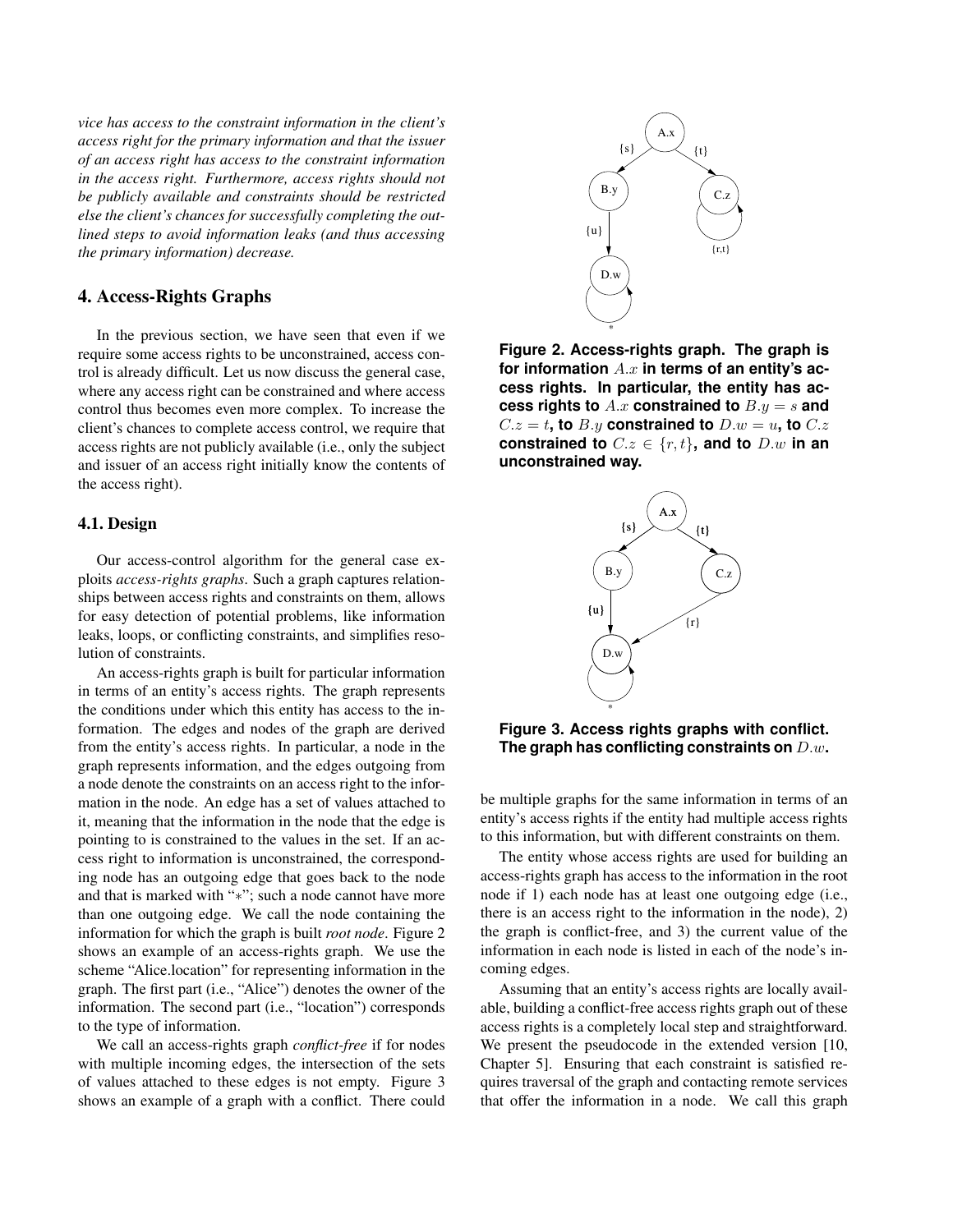#### traversal *resolution*.

Access-rights graphs can become arbitrarily complex. At present, we expect them to be rather simple for practical scenarios, such as the graph in Figure 2. This expectation is based on two observations: First, people typically specify access rights in a manual way, which tends to lead to simple access rights, having no or only a few, broad constraints. Second, the amount of context information that is currently available about people and that can be used to constrain access is still rather limited. However, both observations probably will no longer hold in the future. For example, if users let electronic agents manage access rights on their behalf, access rights will become more complicated and can involve more and narrower constraints. Also, the amount of information available about people is steadily increasing.

#### **4.2. Client-Based Access Control**

Let us now discuss how we employ access-rights graphs in client-based access control. Here, the client must build proofs of access for the primary and constraint information. In particular, the client builds a conflict-free accessrights graph for the primary information in terms of its access rights and assembles proofs for the nodes in the graph while resolving this graph. In addition, the client must ensure that no confidential knowledge about constraint information leaks to a service receiving a proof of access or to an issuer of an access right. Therefore, for each node in the graph, the client builds additional access-rights graphs for the information in the nodes pointed to by that node. These graphs are either in terms of the access rights of the service offering the information in that node or in terms of the access rights of the issuer of the access right associated with that node. In particular, the client implements the algorithm shown in Figure 4. To make it easier for the client to build access-rights graphs in terms of a service's or issuer's access rights, constraints in an access right should be restricted, as defined in Section 3.2.

While resolving an access-rights graph, the client needs to build proofs of access. When contacting a constraint service, the client might receive an assurance stating that a constraint is satisfied. Once it has received assurances for all the nodes that a node is pointing to, it can build a proof of access for the information in this node and contact the corresponding constraint (or primary) service. For example, in the graph shown in Figure 2, the client first retrieves an assurance for  $D.w = u$  from the constraint service offering  $D.w$ , using its access right as a proof of access. The client then uses this assurance and its access right to  $B.y$  to build a proof of access for getting an assurance for  $B.y = s$ . Similarly, it gets an assurance for  $C.x = t$ . These two assurances and the access right to  $A.x$  allow the client to build a proof of access for  $A.x$ . The service offering  $A.x$  validates the proof and returns the current value of A.x.

Proof building becomes difficult for conflict-free accessrights graphs with loops involving more than one node, since there is no obvious node at which a client can start resolution. There are multiple ways to deal with such cases. If the information of all the nodes in the loop was offered by the same service, a client could have this service resolve the loop. If multiple services offered this information, a client could contact some of these services and ask them to resolve the constraints on its behalf. This option requires trust relationships between the services so that they can exchange constraint information. None of this constraint information must leak to the client unless all the constraints are satisfied.

## **5. Hidden Constraints**

In this section, we introduce the concept of hidden constraints and apply it to client-based access control.

#### **5.1. Design**

In our scenario, the client can access the primary information only if both the client and the primary service have access to the constraint information in the client's access right to the primary information. In practice, this requirement could lead to owners of constraint information granting the primary service access to the information to ensure that the client can access the primary information. This approach is problematic since intruders into the service could exploit the service's access rights. Alternatively, if an owner of information is not willing to grant the primary service access, the client will not be able to access the primary information. For example, assume that Alice uses a service for providing important information about her and that Bob has no trust relationship with this service. Alice grants Bob an access right to the information, given that he is at a particular location. Bob is now in a dilemma: Either he releases his location to the untrusted service in his proof of access or he cannot learn Alice's information.

We now propose a solution that increases the number of cases where the client can access the primary information and that does not require owners of constraint information to issue access rights to the primary service. Our solution exploits *hidden constraints*. According to our definition of an information leak in Section 3.1, an entity must know the constraint specification in an access right in order to be able to derive confidential knowledge when observing requests exploiting this access right. However, if a constraint specification is hidden from the entity, observing requests will not allow the entity to infer this confidential knowledge. In our example above, Alice can issue the access right such that the constraint in the access right remains hidden from the location service. Therefore, the service cannot learn the specification from the proof of access and will not be able to learn Bob's location.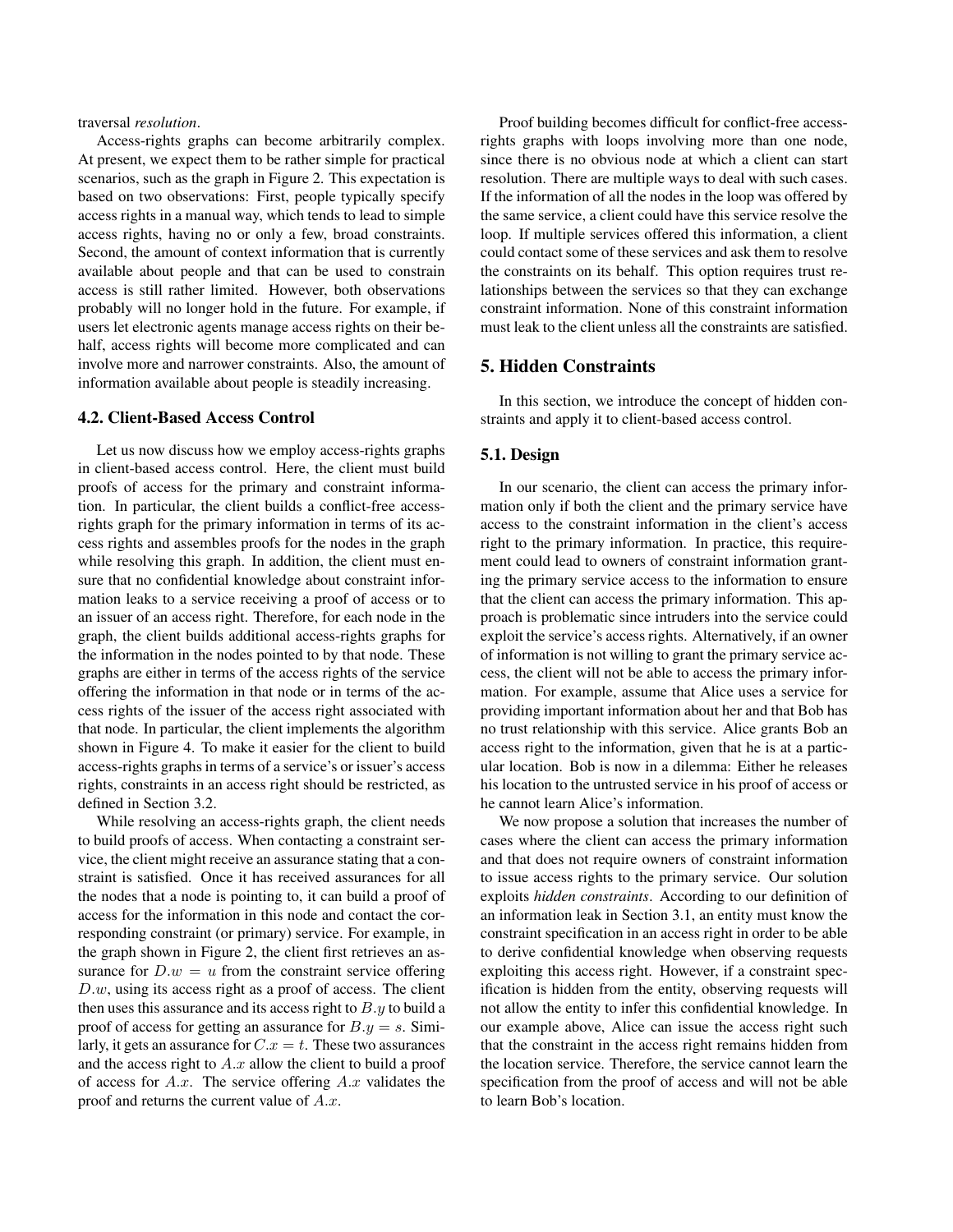*// Return true if entity has access to information at given value.*

```
boolean can access(Entity entity, Information information, Value value) {
  Set graphs = conflict-free access-rights graphs with at least one outgoing edge per node for
   information in terms of entity's access rights. If value != null and information in root node
   of a graph is constrained to particular values of this information, value must be contained in these values.
  while (graphs.notEmpty()) {
   Graph graph = graphs.remove();
   if (is resolvable(graph)) return true;
  }
  return false;
}
// Return true if the constraints in the access-rights graph are satisfied and if there are no information leaks.
boolean is resolvable(Graph graph) {
 // Gather nodes that can be resolved.
  Set readySet = all nodes in graph with no outgoing edges other than an edge to itself;
  while (readySet.notEmpty()) {
   Node node = readySet.remove();
   Information information = node.get information();
   Value value = retrieve signed statement containing current value of information from constraint
     service, using access right associated with node and previously gathered assurances;
   if (value is not listed in all incoming edges of node) return false;
   // We now have an assurance for the node. Next, ensure that issuer of an access right and services receiving
   // access right in proof of access can access constraint information in the access right.
   parents = nodes with an outgoing edge to node;
   while (parents.notEmpty()) {
     Node parent = parents.remove();
     Entity owner = parent.get information().get owner();
     if (!(can access(owner, information, value))) return false;
     Entity service = service offering parent.get information();
     if (!(can access(service, information, value))) return false; (*)
     if (all nodes with incoming edge from parent have been removed from readySet)
       readySet.add(parent);
   }
  }
  return true;
}
```
## **Figure 4. Access-control algorithm. Access control consist of building a conflict-free access-rights graph and of resolving this graph. In addition, access control must recursively ensure that issuers of access rights and services receiving proofs of access can access constraint information.**

Note that hidden constraints do not hide the existence of a constraint in an access right from an entity, they hide only its specification. Furthermore, hiding a constraint specification from an entity does not mean that the entity can never learn the specification. If the entity had access to the constraint information in the specification, it could learn the specification by observing the system. However, this is not an information leak, since the entity has access to the constraint information.

## **5.2. Client-Based Access Control**

A constraint specification consists of constraint information, a set of permitted values, and the identity of the constraint service responsible for acknowledging constraint satisfaction. Let us now explore which parts of a constraint specification we can hide from which entity in client-based access control. (Obviously, we cannot keep the constraint specifications in an access right secret from the issuer of the access right.)

We can hide a constraint specification entirely from a service. Namely, a service is not interested in this specification; it wants to know only whether the corresponding constraint is satisfied. To support this feature, the issuer of an access right needs to associate a constraint with the access right such that a service cannot learn the constraint specification when looking at the access right or at an assurance in a proof of access. However, the client building this proof remains able to gather assurances for the constraint. We present an implementation of this concept based on digital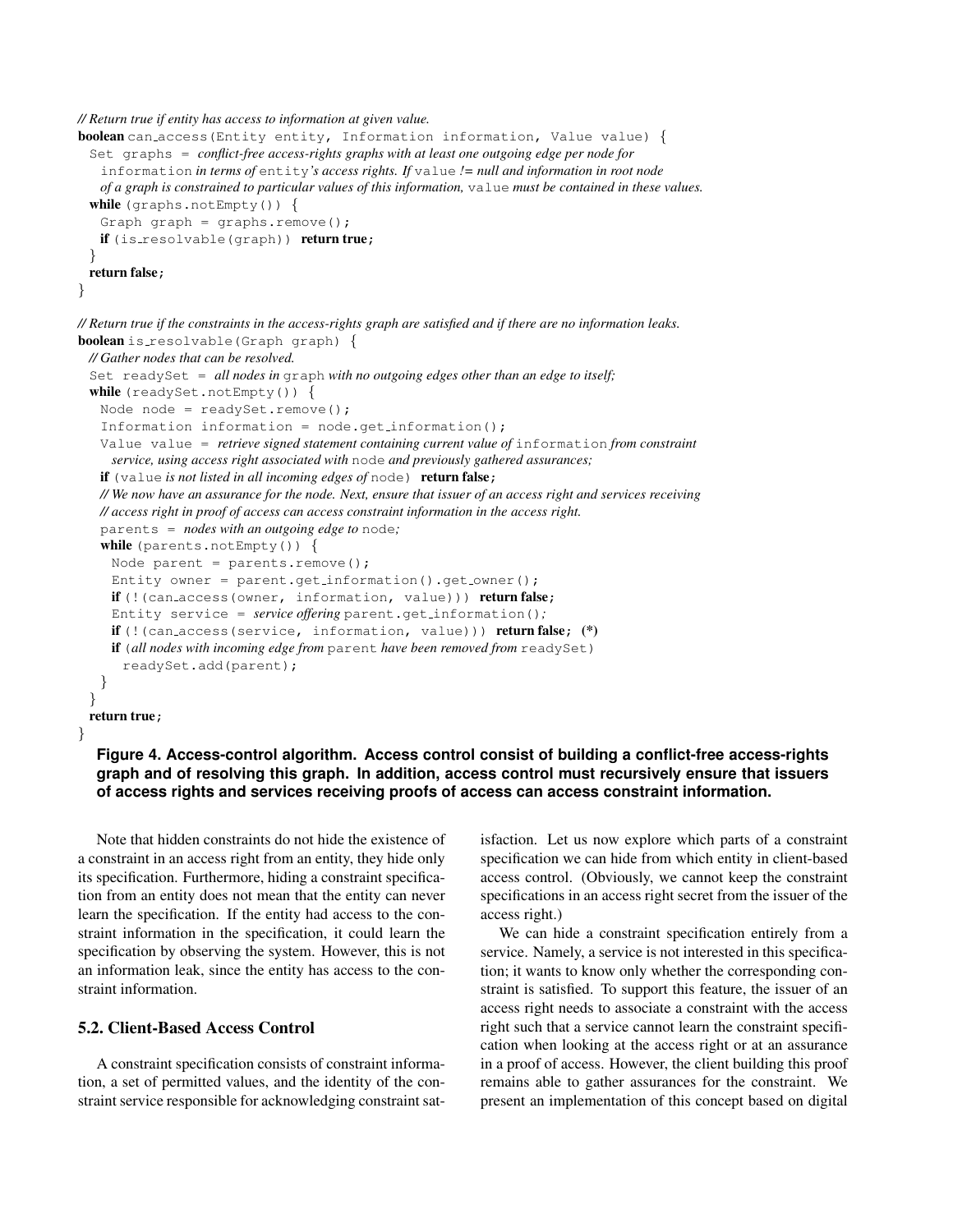

**Figure 5. Proof-building architecture. The access-rights–graph component interacts with the access-rights repository for building a graph and with service stubs for resolution of the graph.**

certificates in Section 6.2. Such a hidden constraint prevents confidential knowledge from leaking to a service. Namely, hidden constraints eliminate the check marked with **(\*)** in the access-control algorithm in Figure 4.

It is not possible to hide a constraint specification entirely from the client since the client must know the identity of the constraint service responsible for resolving the constraint. We can hide only the constraint information and the set of permitted values from the client. (For example, the issuer of an access right encrypts the two items with the public key of the responsible constraint service.) However, depending on the type of constraint information or service, knowing the constraint service might allow the client to deduce the type of constraint information (e.g., when a constraint service provides only one type of information), the owner of the constraint information (e.g., when a constraint service provides only one individual's information), or even the value of the constraint information (e.g., when a constraint service has limited coverage, such as a location service covering only one building). Due to these reasons, our access-control architecture presented in the next section supports hiding constraints only from a service, but not from the client.

## **6. Architecture**

We now present a client-based access-control architecture that supports access rights with context-sensitive constraints. We give an overview of our architecture and take a closer look at the implementation of hidden constraints.

## **6.1. Architecture**

Figure 5 gives an overview of the client's components involved in proof building. The access-rights–graph component is responsible for building and resolving access-rights graphs. This component retrieves required access rights from the access-rights repository and implements the algorithm given in Figure 4. While resolving a graph, the component asks service stubs to get an assurance (for nodes other than the root node) or the value of the information (for the root node). A service stub knows how to interact with a service. We use extended SPKI/SDSI digital certificates [7] for expressing access rights and assurances. We give some example statements in the extended version of this paper [10, Chapter 5].

## **6.2. Hidden Constraints**

We now discuss how we hide constraints from services. Here, the issuer of a constrained access right includes only a reference to the constraint specification in the access right, but not the actual specification. There are multiple ways to implement such a scheme. We discuss an approach based on digital certificates in this paper and another one based on one-way chains in the extended version [10, Chapter 5].

The issuer includes a public key,  $H$ , in an access right, where *H* serves as a reference to a constraint specification. This public key will also be used for validating assurances signed with the corresponding private key,  $H^{-1}$ . The issuer of an access right should generate H and  $H^{-1}$ . To avoid information gathering based on correlation, the issuer should not re-use  $H$  in different access rights. The constraint specification referred to by  $H$  is also defined by the issuer and consists of the following parts:

- **Constraint definition.** This part lists the constraint information and a set of permitted values.
- **Signing key.** The signing key corresponds to private key  $H^{-1}$ . It is encrypted with the public key of a constraint service,  $S^1$  By choosing this encryption key, the issuer of the access right and of the constraint specification picks the constraint service that provides the constraint information.
- **Validation key.** The validation key corresponds to public key  $H$ .
- **Public key of service.** This part lists the public key of the constraint service, S.
- **Integrity data.** This data ensures the integrity of the constraint specification. We use a cryptographic hash of the constraint specification (excluding signing key and integrity data) and encrypt this hash together with the signing key.

This constraint specification and the access right containing reference  $H$  to it are used as follows: Their issuer gives both of them to the client. When building a proof of access, the client retrieves the identity of the constraint service,  $S$ , from the specification and gives the constraint specification to S. The service ensures that the current value of the constraint information corresponds to one of the permitted values. It then decrypts the ciphertext in the specification to

<sup>&</sup>lt;sup>1</sup>We use an AES-based hybrid encryption scheme and HMAC for integrity checking.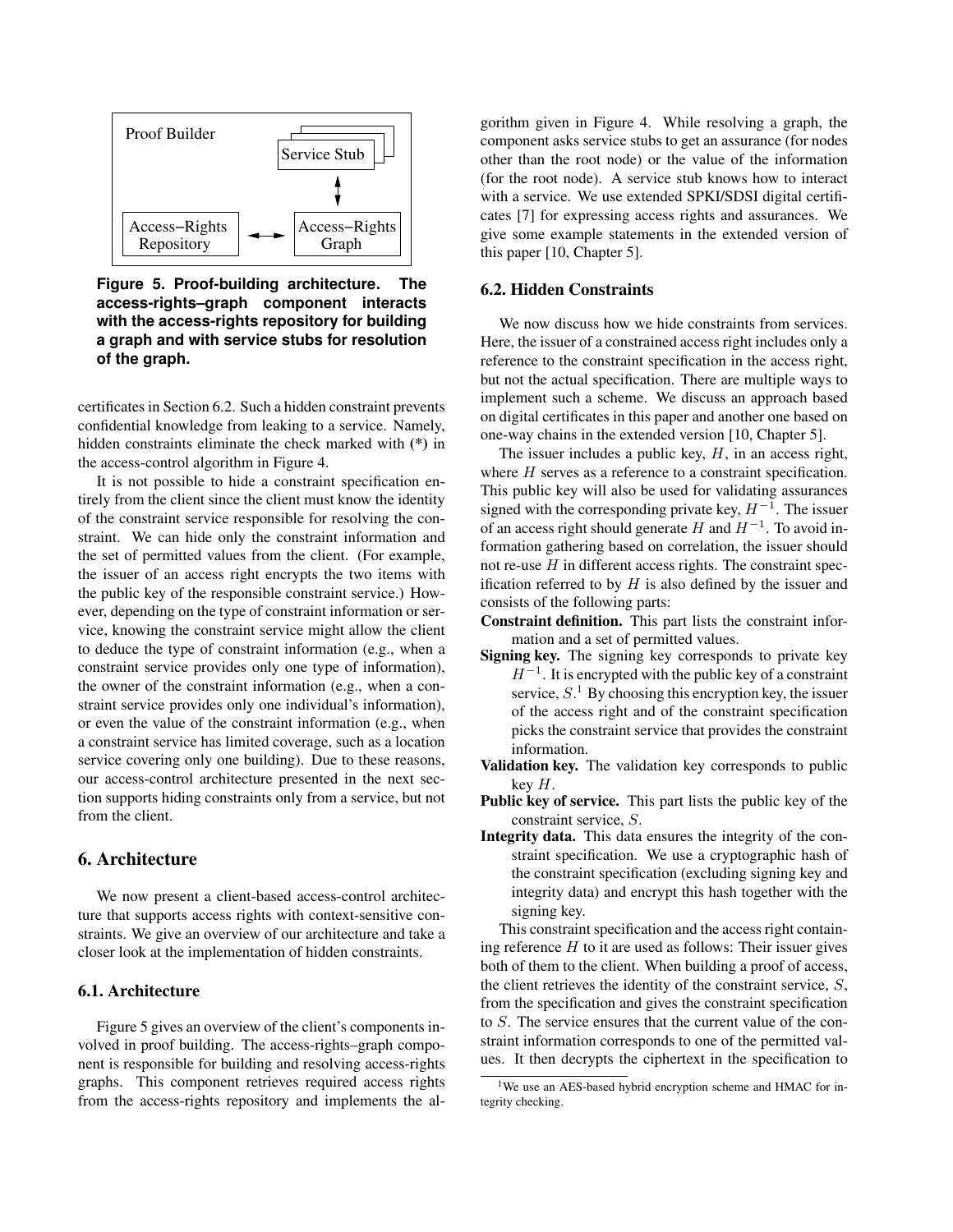get  $H^{-1}$  and to ensure that the specification has not been tampered with. Next, it uses  $H^{-1}$  to issue an assurance in the form of a digital certificate. The assurance consists of the validation key, H, signed with the signing key,  $H^{-1}$ . The signature has a lifetime corresponding to the time frame during which the constraint service expects the constraint to remain satisfied.

Next, the client sends the access right, together with the assurance, to the primary service, which validates the signature of the access right. For reference  $H$  included in the access right, the service ensures that there is an assurance covering H and signed with  $H^{-1}$ . Note that the service never sees the actual constraint specification.

A constraint service needs to perform an asymmetric decryption operation, which can be expensive. However, it is possible for the service to cache decrypted signing keys. In this way, when the service is asked to issue an assurance for the same constraint multiple times, it needs to perform a decryption operation only for the first request.

### **7. Performance Analysis**

We present a performance analysis of our access-control architecture. Our implementation is in Java and based on an existing access-control framework for Web environments [11]. We deploy it in the Aura pervasive computing environment [9]. SSL [17] provides peer authentication and confidentiality and integrity of transmitted messages. We run our measurements on a Pentium IV/2.5 GHz with 1.5 GB of memory, Linux 2.4.20, and Java 1.4.2. Our asymmetric cryptographic operations employ 1024 bit RSA keys.

We study the cost of access control when Alice grants Bob access to her calendar information under different constraints. In the first experiment, Alice grants access only if she is currently in her office. Alice does not hide this constraint. In the second experiment, Alice grants access only if Bob is currently in his office. Alice hides this constraint. If Alice did not hide the constraint, Bob would have to reveal his location to the calendar service, which he might not be willing to do and thus would not be able to access Alice's calendar. The third experiment is identical to the second one, but the constraint service caches decrypted signing keys. Our location service fingers a person's desktop computer and determines her location based on her activity. Our calendar service is based on Oracle CorporateTime.

The results for the three experiments are in Table 1. Overall, the cost caused by access control and issuing assurances is small. For the second experiment, issuing an assurance becomes more expensive since the constraint service needs to decrypt the ciphertext. However, this additional cost gives us more flexibility when running access control. We can reduce this cost by caching decrypted ciphertexts, as shown in the third experiment.

## **8. Related Work**

Multiple pervasive computing environments support context-sensitive access control to confidential information [1, 4, 8, 13]. Al-Muhtadi et al. [1], Chen et al. [4], and Gandon and Sadeh [8] each employ centralized rule engines for running access control. None of them discusses whether and how they address information leaks caused by constraints. Minami and Kotz [13] present an accesscontrol architecture where services resolve constraints. Access rights are publicly available in their architecture. To be able to ensure satisfaction of constraints, the primary service needs to have access rights to the constraint information listed in the client's access right to the primary information. The authors assume that those access rights are never constrained. This limitation avoids information leaks where the client exploits publicly available access rights to derive confidential knowledge about constraint information in the service's access rights.

Covington et al. [5, 6], Neumann and Strembeck [15], and Bacon et al. [2] add context awareness to role-based access control. The first two approaches make the assignment of a permission to a role conditional on the current context; the third one conditions role activations on the current context. None of the approaches considers information leaks caused by context-sensitive constraints.

Classic access-control models, such as mandatory access control, discretionary access control, or role-based access control, have no or very limited support for contextsensitive access rights to information. This limitation has been addressed in newer models, such as  $UCON<sub>ABC</sub>$  [16] or GAA API [15]. Both models support context-sensitive constraints, but there is no discussion of how information leaks caused by context-sensitive constraints are avoided.

McDaniel [12] discusses various evaluation issues for constraints in a distributed environment, lists desired security properties (e.g., non-repudiation), and reviews different implementation approaches. He does not discuss information leaks caused by constraints.

### **9. Conclusions and Future Work**

We showed that context-sensitive constraints on access rights can lead to privacy violations and discussed how to avoid these violations. We also introduced the concepts of access-rights graphs and hidden constraints. Access-rights graphs represent the conditions under which access should be granted. Hidden constraints avoid information leaks by keeping constraint specifications secret. We presented a distributed, context-sensitive access-control architecture that avoids privacy violations. Our implementation and its evaluation demonstrate the feasibility of our approach.

Our discussion revealed that access rights should not be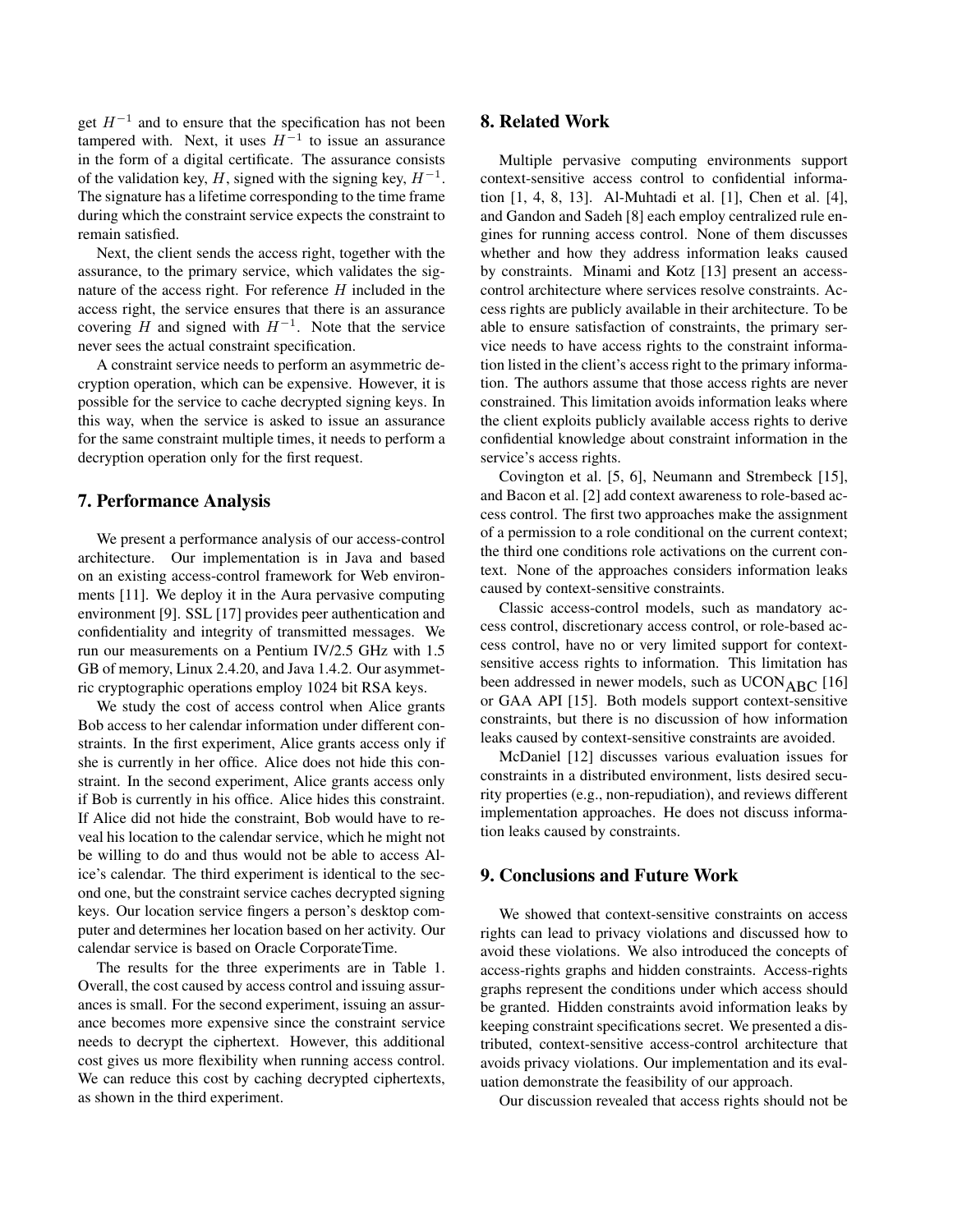| Entity                    | Step                       | Non-hidden |            | Hidden |            | Hidden, w/ caching |            |
|---------------------------|----------------------------|------------|------------|--------|------------|--------------------|------------|
|                           |                            | μ          | $(\sigma)$ |        | $(\sigma)$ | μ                  | $(\sigma)$ |
| Client/constraint service | <b>SSL</b> socket creation | 50         | (3)        | 50     | (3)        | 50                 | (3)        |
| Constraint service        | Deserialization            | 13         | (2)        | 18     | (2)        | 18                 | (3)        |
| Constraint service        | Access control             | 3          | (1)        | 4      | (2)        |                    |            |
| Constraint service        | Retrieve location          | 37         | (3)        | 38     | (3)        | 38                 | (3)        |
| Constraint service        | <b>Issue assurance</b>     | 17         | (1)        | 35     | (1)        | 17                 |            |
| Client/primary service    | <b>SSL</b> socket creation | 92         | (12)       | 96     | (16)       | 96                 | (16)       |
| Primary service           | Deserialization            | 23         | (4)        | 21     | (7)        | 20                 | (2)        |
| Primary service           | <b>Access control</b>      |            | (2)        |        | (2)        |                    |            |
| Primary service           | Retrieve calendar entry    | 202        | (23)       | 204    | (16)       | 201                | (11)       |
|                           | Total                      | 463        | (26)       | 485    | (14)       | 469                | (15)       |

**Table 1. Client-response time. Mean and standard deviation of elapsed time for security operations (in bold) and for other, expensive operations using either non-hidden or hidden constraints (100 runs each) [ms].**

publicly available and that constraints should be kept restricted, otherwise running the access-control algorithm can become complex. In particular, constraints should involve either a subject being granted an access right or an entity issuing an access right.

We are deploying our access-control infrastructure in additional services in order to investigate what kind of access rights and constraints on them users define.

## **Acknowledgments**

We thank the anonymous reviewers for their comments. This research was supported by the Army Research Office through grant number DAAD19-02-1-0389 and by the NSF under award number CNS-0411116.

## **References**

- [1] J. Al-Muhtadi, A. Ranganathan, R. Campbell, and M. D. Mickunas. Cerberus: A Context-Aware Security Scheme for Smart Spaces. In *Proceedings of IEEE International Conference on Pervasive Computing and Communications (PerCom 2003)*, pages 489–496, March 2003.
- [2] J. Bacon, K. Moody, and W. Yao. A Model of OASIS Role-Based Access Control and its Support for Active Security. *ACM Transactions on Information and System Security (TISSEC)*, 5(4):492–540, November 2002.
- [3] L. Bauer, M. A. Schneider, and E. W. Felten. A General and Flexible Access-Control System for the Web. In *Proceedings of 11th Usenix Security Symposium*, pages 93–108, August 2002.
- [4] H. Chen, T. Finin, and A. Joshi. Semantic Web in the Context Broker Architecture. In *Proceedings of 2nd IEEE International Conference on Pervasive Computing and Communications (PerCom 2004)*, pages 277–286, March 2004.
- [5] M. J. Covington, P. Fogla, Z. Zhan, and M. Ahamad. A Context-Aware Security Architecture for Emerging Applications. In *Proceedings of 18th Annual Computer Security Applications Conference (ACSAC 2002)*, December 2002.
- [6] M. J. Covington, W. Long, S. Srinivasan, A. Dey, M. Ahamad, and G. Abowd. Securing Context-Aware Applications Using Environment Roles. In *Proceedings of 6th ACM Symposium on Access Control Models and Technologies (SACMAT '01)*, pages 10–20, May 2001.
- [7] C. Ellison, B. Frantz, B. Lampson, R. Rivest, B. Thomas, and T. Ylonen. SPKI Certificate Theory. RFC 2693, September 1999.
- [8] F. Gandon and N. Sadeh. A Semantic eWallet to Reconcile Privacy and Context Awareness. In *Proceedings of 2nd International Semantic Web Conference (ISWC2003)*, October 2003.
- [9] D. Garlan, D. Siewiorek, A. Smailagic, and P. Steenkiste. Project Aura: Towards Distraction-Free Pervasive Computing. *IEEE Pervasive Computing*, 1(2):22–31, April-June 2002.
- [10] U. Hengartner. *Access Control to Information in Pervasive Computing Environments*. PhD thesis, Computer Science Department, Carnegie Mellon University, August 2005. Available as Technical Report CMU-CS-05-160.
- [11] J. Howell and D. Kotz. End-to-end authorization. In *Proceedings of 4th Symposium on Operating System Design & Implementation (OSDI 2000)*, pages 151–164, October 2000.
- [12] P. McDaniel. On Context in Authorization Policy. In *Proceedings of 8th ACM Symposium on Access Control Models and Technologies (SACMAT 2003)*, pages 80–89, June 2003.
- [13] K. Minami and D. Kotz. Secure Context-sensitive Authorization. *Journal of Pervasive and Mobile Computing (PMC)*, 1(1), March 2005.
- [14] G. Myles, A. Friday, and N. Davies. Preserving Privacy in Environments with Location-Based Applications. *Pervasive Computing*, 2(1):56–64, January-March 2003.
- [15] G. Neumann and M. Strembeck. An Approach to Engineer and Enforce Context Constraints in an RBAC Environment. In *Proceedings of 8th ACM Symposium on Access Control*